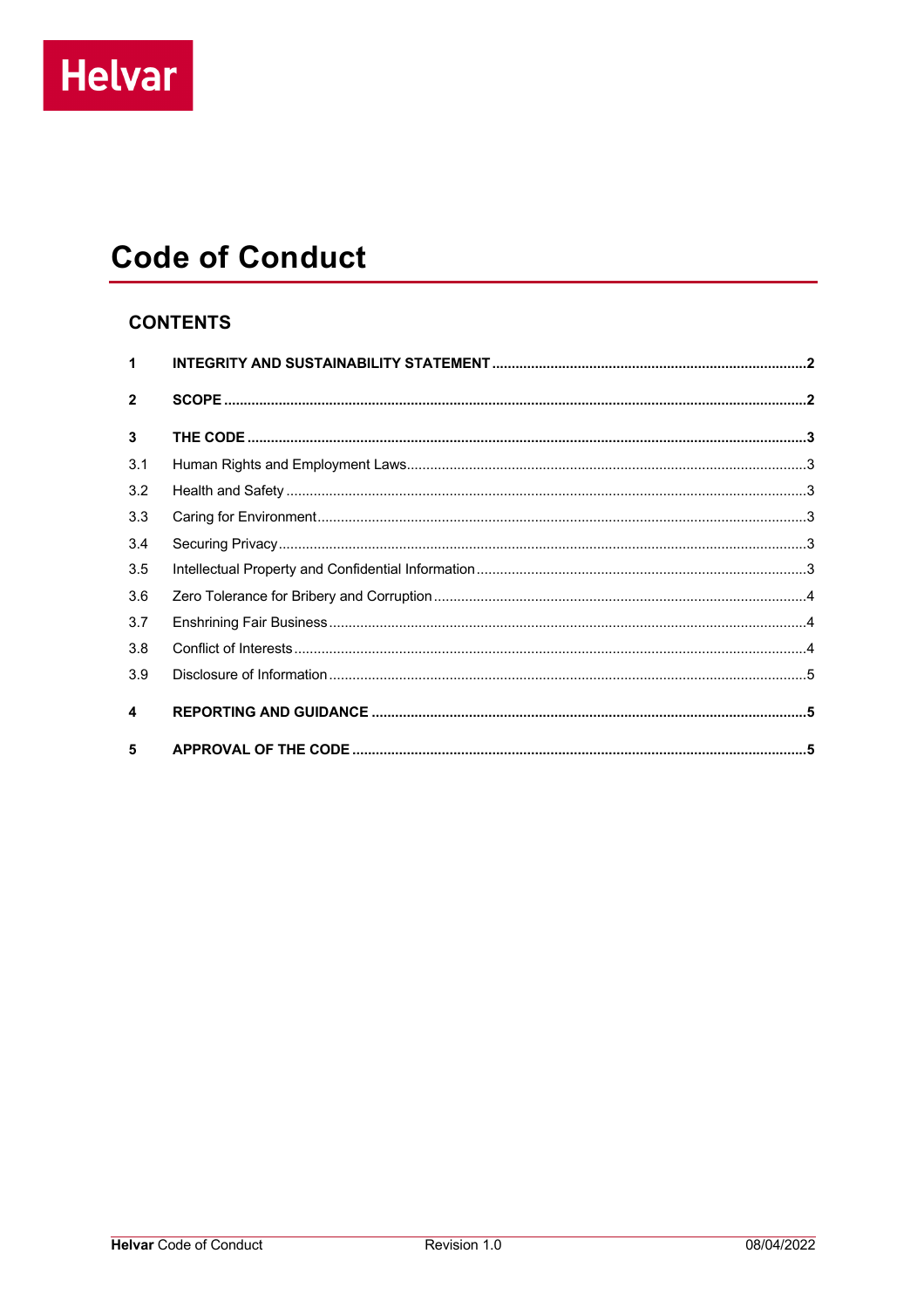## **1 INTEGRITY AND SUSTAINABILITY STATEMENT**

Integrity and sustainability are guiding principles in all our business activities.

To us, integrity means sound corporate governance, honouring contracts, complying with applicable laws and regulations, including applicable sanctions, in each country where we operate, zero tolerance for bribery, fair competition, acting ethically and respecting human rights.

Sustainability means respecting Environmental, Social and Governance (ESG) values. We integrate sustainability into all activities. We measure the environmental impact of our operations and set targets for ongoing improvement.

Helvar Oy Ab and its subsidiaries (hereinafter "Helvar" or "we") are committed to products and services of high quality. In pursuance of this commitment, sustainable values and the integrity principle are fundamental to us.

This Helvar Code of Conduct (the "Code") sets out the framework within which we conduct, manage and regulate our business in order to meet our values and operate with integrity.

The Code and the supporting policies mirror good business practise and common sense. Topics concerning social, environmental and ethical issues also follow the standards set out in the Responsible Business Alliance's<sup>1</sup> (RBA) Code of Conduct.

This Code is a part of Helvar's orientation programme and training on the compliance of the Code is organized regularly.

### **2 SCOPE**

Every employee at Helvar, including the management and the members of the Board of Directors, is expected to fully comply with this Code. Those in management or supervisory role should act as role models.

The responsibilities of each employee have been set out at the end of each section of this Code. In particular, we are all responsible to:

- Read and understand the Code
- Act with integrity
- Avoid any conduct that may lead to unlawful behaviour or damage Helvar's reputation
- Speak up and ask questions when something doesn't seem right

This Code, where appropriate, is supported by the more detailed policies. The Code outlines the basic principles that govern all that we do, and they help understand what is expected and steer towards the right course of action.

The role of suppliers is considered significant within our activities, therefore next tier suppliers are expected to make a direct commitment to the RBA's Code of Conduct, or at least equally binding principles. Direct commitment to this Code is expected from any third party who is working for or on behalf of Helvar.

<sup>1</sup> http://www.responsiblebusiness.org/code-of-conduct/, formerly the Electronic Industry Citizenship Coalition (EICC).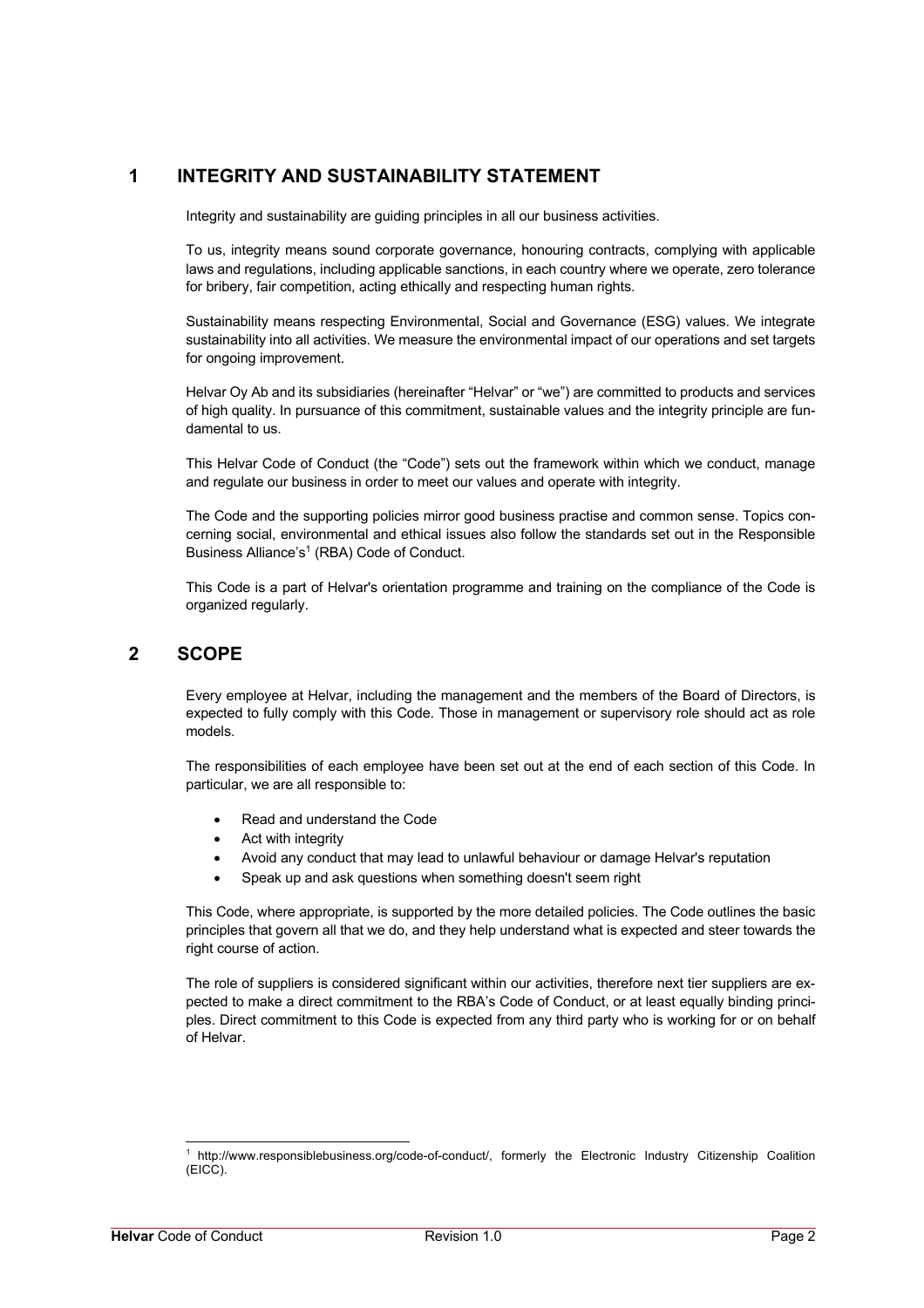## **3 THE CODE**

#### **3.1 Human Rights and Employment Laws**

We uphold the applicable labour legislation and the human rights of all employees. We do not accept child labour in any form.

We are an equal opportunities employer. Every employee will be treated fairly at all times regardless of their age, gender, religion and ethnicity, or other equivalent factor. We recognise and respect the right of our employees' freedom of association.

It is the responsibility of each employee to ensure for his or her part that everyone is treated with dignity and respect so that each Helvar employee can work in a harassment-free environment.

#### **3.2 Health and Safety**

We protect the health and safety of employees and any contract labour and minimise any adverse work conditions. Employees are provided with appropriate protective equipment where necessary.

We implement healthy and safe work practices to prevent injury, illness and property damage and train employees to assure their continued commitment to their own health and safety and that of their coworkers.

It is the responsibility of each employee to ensure for his or her part that all safety instructions and procedures are fully complied with.

#### **3.3 Caring for Environment**

We protect the environment and conduct our business in a responsible and environmentally sustainable way. We strive to understand and reduce the environmental impact of our products, services and how we conduct our business.

The production at our factories operates on a level that respects environmental elements including energy consumption, waste management and chemicals handling; we have a certified ISO14001 environmental management system. The material contents of our products comply with all applicable laws and regulations. Customer requirements for hazardous substances are recognised and complied with.

We are committed to following all applicable legal requirements and implementing required actions.

It is the responsibility of each employee to ensure for his or her part that that all instructions and procedures designated to protect the environment are fully complied with.

#### **3.4 Securing Privacy**

We respect the privacy of our employees, customers and suppliers, and everyone we do business with. We are committed to handle personal data in compliance with privacy and information security laws, including the GDPR, where applicable, and regulatory requirements when personal information is collected, stored, processed, disclosed, transferred, transmitted and shared.

It is the responsibility of each employee to ensure for his or her part that personal data is handled responsibly.

#### **3.5 Intellectual Property and Confidential Information**

We possess intellectual property such as patented and potentially patentable inventions, copyrights to software and trademarks. We own other forms of confidential and proprietary information, too, such as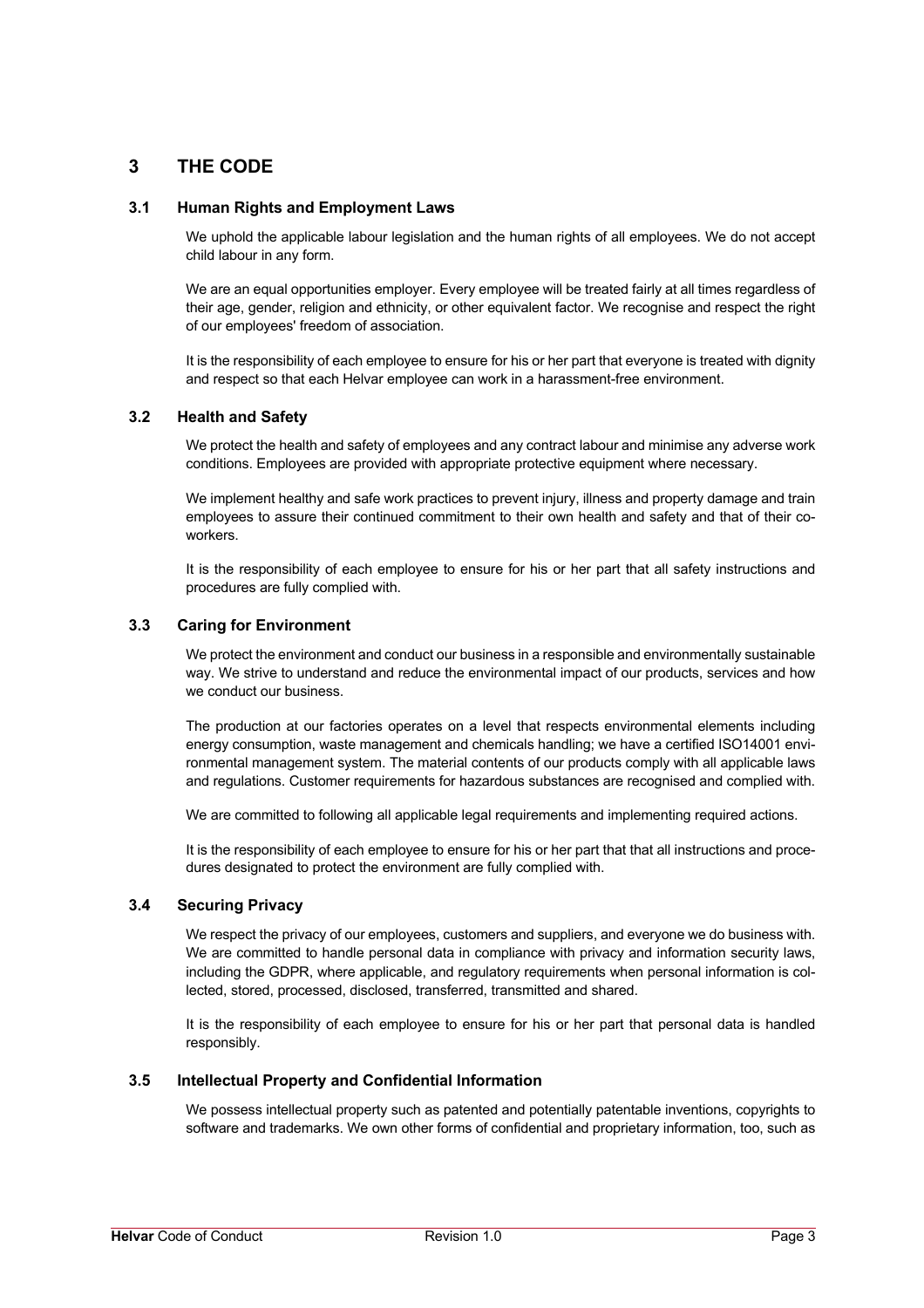strategies and financial data. Also, our business partners have trusted their intellectual property or confidential information to us under non-disclosure agreements. The disclosure of these to any third party would cause significant damage to us and/or our business partners.

We are committed to protecting the intellectual property and confidential information of Helvar. We also respect the intellectual property rights and non-public information of others and handle such information with appropriate care.

Helvar as a company and Helvar employees are committed to cybersecurity. It is our policy to ensure that information needed to conduct our business efficiently is adequately protected.

It is the responsibility of each employee to ensure that we handle our confidentiality obligations appropriately, and that we protect our proprietary information and intellectual property.

#### **3.6 Zero Tolerance for Bribery and Corruption**

Corruption means abuse of a position of trust in order to gain an undue advantage. Bribery means offering or promising an improper benefit to obtain or retain a commercial advantage. Bribes can be, for example, money, gifts, hospitality or entertainment.

We have zero tolerance for bribery and corruption. We do not engage in improper or corrupt business arrangements with any third party, including customers, agents, distributors and suppliers. We conduct appropriate due diligence and get to know all the third parties we deal with.

We ensure that any gifts or corporate hospitality we offer to or accept from third parties are modest, appropriate, and comply with the law and our company rules. It is forbidden to give money or anything else of value to any public official or any customer or business partner, directly or indirectly, for the purpose of securing favourable decisions, sales or services for Helvar.

We allow no facilitation payments (i.e. payments that are primarily used to facilitate or expedite certain procedures or services, e.g. customs clearance).

It is also forbidden for a Helvar employee to accept something of value from any party in such circumstances that may create a conflict of interest or the appearance of a conflict of interest.

It is the responsibility of each employee to ensure that he or she acts in accordance with Helvar's instructions regarding zero tolerance for bribery and corruption.

#### **3.7 Enshrining Fair Business**

At Helvar, we honour our contracts. We do not accept manipulative or illegal trading practices. We comply with all applicable laws and regulations against money laundering, terrorist financing and tax evasion as well as sanctions.

We are committed to fair competition and observe all relevant competition laws. These laws generally prohibit agreements or arrangements between us and competitors that can affect prices, terms and conditions of sale or fair competition. Under no circumstances do we accept distortive actions, cartel arrangements or abuse of dominant position.

It is the responsibility of each employee to ensure for his or her part that our business relationships are based on fair competition without influence from improper activities.

#### **3.8 Conflict of Interests**

A conflict of interest is a situation in which a person is involved in multiple interests, one of which could possibly have a discrepancy with the interests of Helvar. We protect Helvar's interests by identifying and managing both actual and potential conflicts of interest.